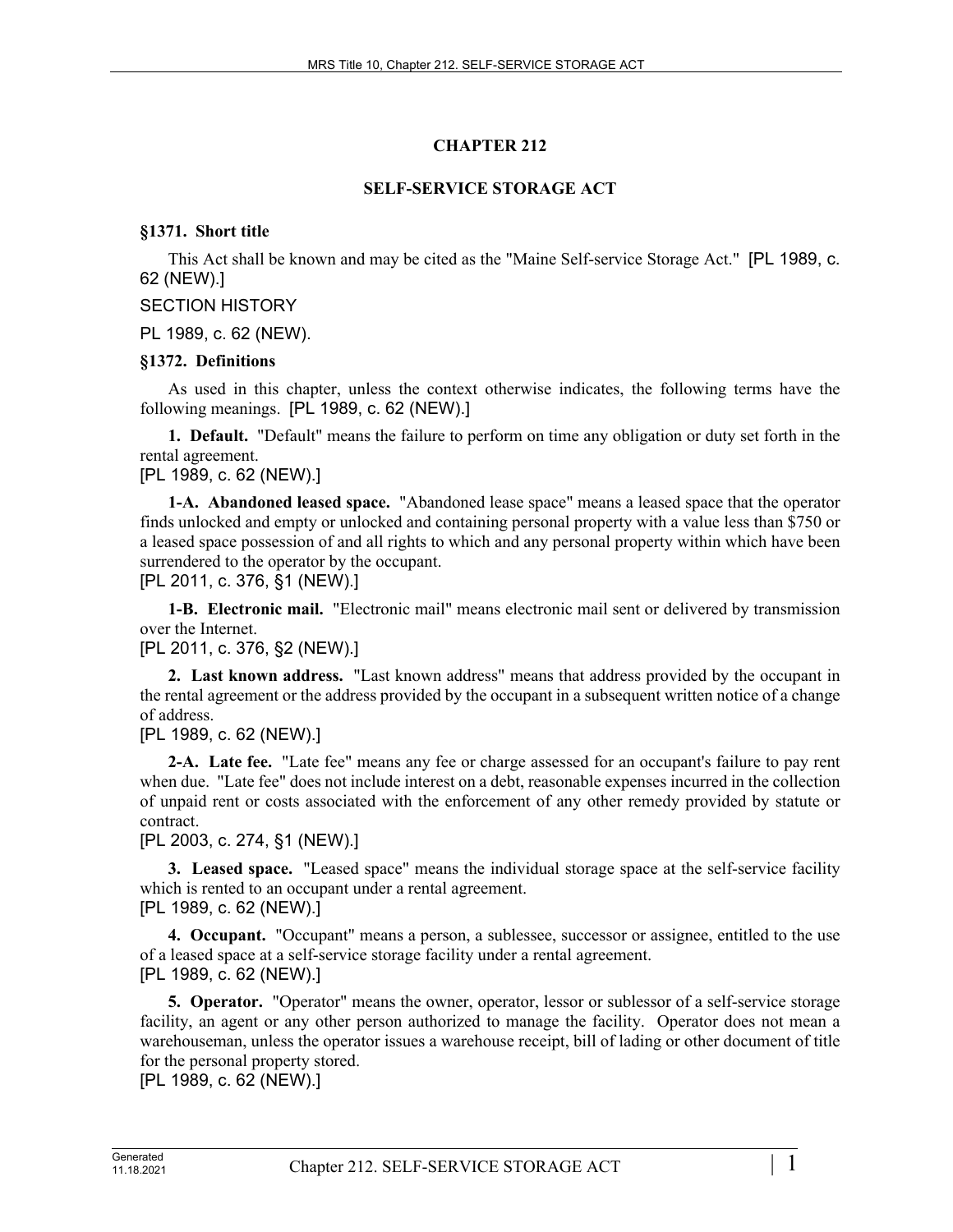**5-A. Personal information.** "Personal information" means information about a person that readily identifies that person or is closely associated with that person. "Personal information" includes, but is not limited to, social security numbers, credit or debit card information, bank account numbers, medical information or passport information.

#### [PL 2009, c. 525, §1 (NEW).]

**6. Personal property.** "Personal property" means movable property, not affixed to land. Personal property includes, but is not limited to, goods, wares, merchandise, motor vehicles, watercraft, allterrain vehicles, off-road vehicles, recreational vehicles and household items and furnishings. [PL 2011, c. 376, §3 (AMD).]

**6-A. Reasonable belief.** "Reasonable belief" is the actual knowledge or belief a prudent person would have without making an investigation that a leased space contains personal information relating to clients, customers or others with whom the occupant does business. [PL 2009, c. 525, §2 (NEW).]

**7. Rental agreement.** "Rental agreement" means any written agreement that establishes or modifies the terms, conditions or rules concerning the use and occupancy of a self-service storage facility.

## [PL 1989, c. 62 (NEW).]

**8. Self-service storage facility.** "Self-service storage facility" means any real property used for renting or leasing individual storage spaces under a written rental agreement in which the occupants themselves customarily store and remove their own personal property on a self-service basis. [PL 1989, c. 62 (NEW).]

**9. Verified mail.** "Verified mail" means any method of mailing that is offered by the United States Postal Service and provides evidence of mailing.

[PL 2011, c. 376, §4 (NEW).]

#### SECTION HISTORY

PL 1989, c. 62 (NEW). PL 2003, c. 274, §1 (AMD). PL 2009, c. 525, §§1, 2 (AMD). PL 2011, c. 376, §§1-4 (AMD).

#### **§1373. Restrictions of use**

**1. Operator not to permit use for residential purposes.** An operator may not knowingly permit a leased space at a self-service storage facility to be used for residential purposes. [PL 1989, c. 62 (NEW).]

**2. Occupant not to use for residential purposes.** An occupant may not use a leased space for residential purposes.

[PL 1989, c. 62 (NEW).]

**3. Occupant not to store certain goods.** An occupant is prohibited from storing goods that have a dangerous, harmful, offensive or noxious impact on the self-service storage facility or its surroundings or are a nuisance to self-service storage facility occupants, the operator or operator's employees.

A. If the operator has reason to believe that an occupant is storing goods that have resulted in a condition described in this subsection, the operator may remove and dispose of the goods thus causing that condition. [PL 1989, c. 62 (NEW).]

B. Before disposing of goods under this subsection, the operator shall:

(1) Notify the occupant of the condition by regular mail at the occupant's last known address or other address set forth by the occupant in the rental agreement;

(2) Inspect the leased space at least 7 days following the notice to the occupant; and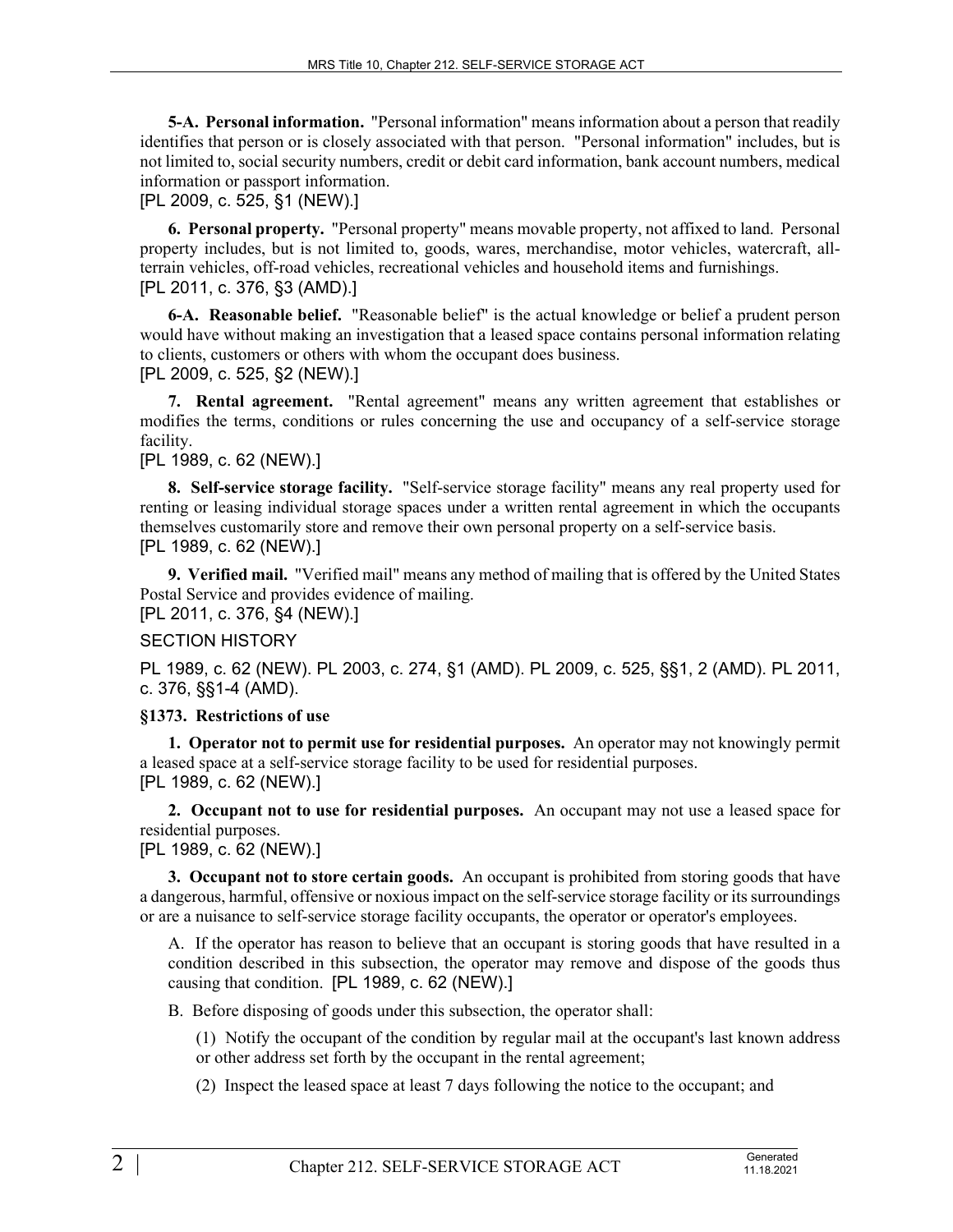(3) Determine whether a condition described in this subsection exists. [PL 1989, c. 62 (NEW).]

C. Notwithstanding paragraph B, an operator may immediately dispose of goods under this section if they constitute a threat to health, safety or welfare. The operator shall immediately notify the occupant of this action following the procedures of paragraph B, subparagraph (1). [PL 1989, c. 62 (NEW).]

[PL 1989, c. 62 (NEW).]

SECTION HISTORY

PL 1989, c. 62 (NEW).

## **§1374. Lien**

**1. Lien created.** The operator of a self-service storage facility has a lien on all personal property stored within each leased space for rent, labor or other charges, and for expenses reasonably incurred in its sale, as provided in this Act. The lien attaches as of the date the occupant leases the space. [PL 2011, c. 376, §5 (AMD).]

**2. Statement in rental agreement.** The rental agreement must contain a statement, in bold type, advising the occupant:

A. Of the existence of the lien; [PL 1989, c. 62 (NEW).]

B. That property stored in the leased space may be sold to satisfy the lien if the occupant is in default; and [PL 1989, c. 62 (NEW).]

C. That a sale shall be held at the self-service storage facility where the personal property is stored or at the nearest suitable location. [PL 1989, c. 62 (NEW).]

[PL 1989, c. 62 (NEW).]

## SECTION HISTORY

PL 1989, c. 62 (NEW). PL 2011, c. 376, §5 (AMD).

#### **§1375. Enforcement of lien**

**1. Sale; use of proceeds.** Except as provided in subsection 1‑A, if the occupant is in default for a period of more than 45 days, the operator may enforce a lien by selling the property stored in the leased space at a public or private sale for cash. Proceeds must then be applied to satisfy the lien, with any surplus disbursed as provided in subsection 5. The sale must take place at least 15 days after the provision of notice under subsection 2.

[PL 2011, c. 376, §6 (AMD).]

**1-A. Leased space containing personal information.** When the operator has a reasonable belief that the leased space contains personal information relating to clients, customers or others with whom the occupant does business, the operator may not hold a lien sale of the personal information and may destroy the personal information without liability to any person. [PL 2009, c. 525, §4 (NEW).]

**1-B. Operator may inspect contents of leased space.** After an occupant is in default pursuant to subsection 1, an operator may inspect the contents of a leased space to investigate the presence of personal information without liability to any person.

[PL 2009, c. 525, §5 (NEW).]

**1-C. Personal property with value less than \$750.** If the occupant is in default for a period of more than 45 days, the operator may remove the occupant's lock to verify that the personal property in the leased space has a value greater than or equal to \$750. If the personal property has a value greater than or equal to \$750, the operator may enforce a lien pursuant to subsection 1. If the personal property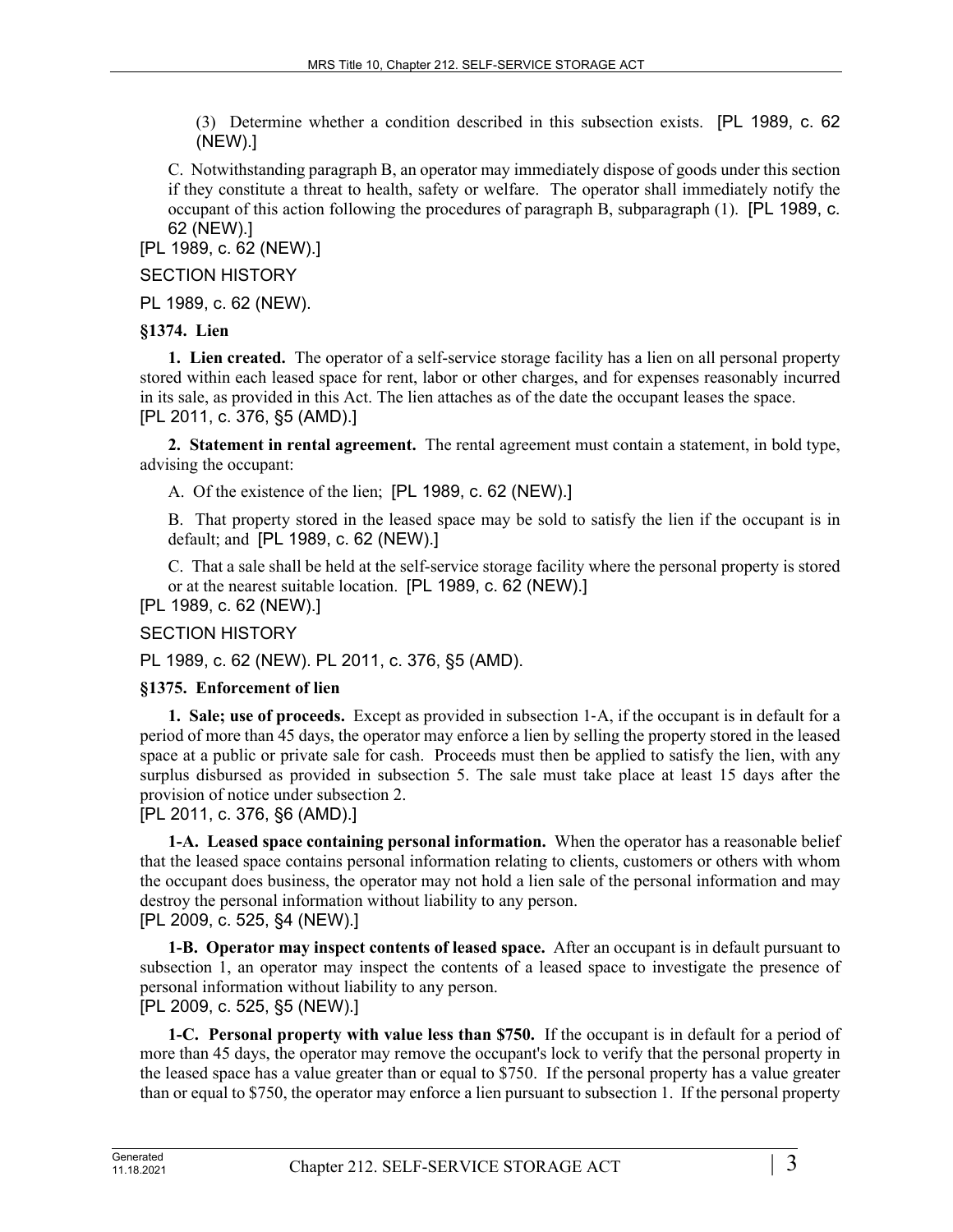has a value less than \$750, the personal property and leased space may be considered an abandoned leased space and the personal property may be disposed of pursuant to section 1378. [PL 2011, c. 376, §7 (NEW).]

**1-D. Motor vehicles.** If the personal property in the leased space is a motor vehicle, the operator may have the motor vehicle towed with no liability to any party.

[PL 2011, c. 376, §7 (NEW).]

**2. Notice.** As soon as the occupant is in default and before conducting a sale under subsection 1, the operator shall:

A. Send a notice of default by verified mail and by either first-class mail or electronic mail to the occupant at the occupant's last known address or other address set forth by the occupant in the rental agreement that includes:

(1) A statement that the contents of the occupant's leased space are subject to the operator's lien. The sale must take place at least 15 days after the provision of notice under subsection 2;

(2) A statement of the operator's claim, indicating the charges due on the date of the notice, the amount of any additional charges that become due before the date of sale and the date those additional charges become due;

(3) A demand for payment of the charges due within a specified time, not less than 14 days after the date of the notice;

(4) A statement that unless the claim is paid within the time stated, the contents of the occupant's space will be sold, specifying the time and place; and

(5) The name, street address and telephone number of the operator, or the operator's designated agent, whom the occupant may contact to respond to the notice. [PL 2011, c. 376, §8 (AMD).]

B. [PL 2011, c. 376, §8 (RP).] [PL 2011, c. 376, §8 (AMD).]

**3. Redemption of property.** At any time before a sale under this section or before property is disposed of or destroyed under section 1373, subsection 3, paragraph C or under subsection 1‑A, whichever occurs first, the occupant may pay the amount necessary to satisfy the lien and redeem the occupant's personal property.

[PL 2009, c. 525, §6 (AMD).]

**4. Location of sale.** A sale under this section shall be held at the self-service storage facility or at the nearest suitable place to where the personal property is stored. [PL 1989, c. 62 (NEW).]

**5. Distribution of proceeds.** If a sale is held under this section, the operator shall:

A. Satisfy the lien from the proceeds of the sale; and [PL 1989, c. 62 (NEW).]

B. Hold the balance, if any, for 90 days from the date of sale for delivery on demand to the occupant or any other recorded lienholders. If the balance is not claimed after 90 days, it becomes the property of the operator. [PL 2011, c. 376, §9 (AMD).] [PL 2011, c. 376, §9 (AMD).]

**6. Insufficient process.** If proceeds of the sale are not sufficient to satisfy the occupant's outstanding obligations to the operator, the occupant remains liable to the operator for such deficiency. [RR 2009, c. 2, §14 (COR).]

**7. Purchasers.** Except as provided in subsection 7‑A, a purchaser in good faith of any personal property sold under this Act takes the property free and clear of any rights of:

A. Persons against whom the lien was valid; and [PL 1989, c. 62 (NEW).]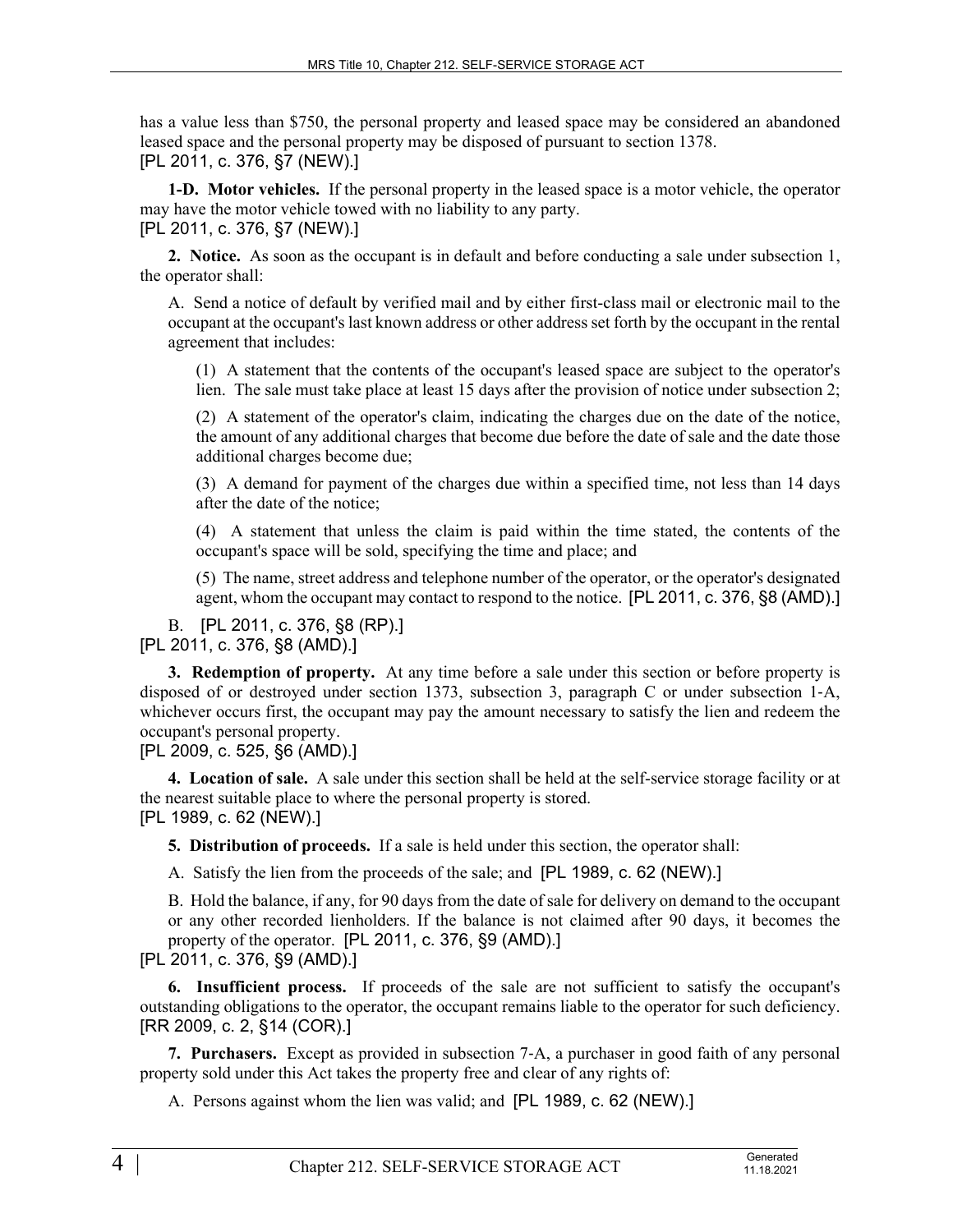B. Other lienholders. [PL 1989, c. 62 (NEW).] [PL 2009, c. 525, §7 (AMD).]

**7-A. Purchaser to sign contract.** Before taking possession of any personal property sold under this Act, a purchaser must sign a contract provided by the operator that contains provisions including, but not limited to, an agreement by the purchaser to return to the operator any personal information relating to clients, customers or others with whom the occupant does business. [PL 2009, c. 525, §8 (NEW).]

**8. Operator liability.** If the operator complies with the provisions of this Act, the operator's liability:

A. To the occupant shall be limited to the net proceeds received from the sale of the personal property; and [PL 1989, c. 62 (NEW).]

B. To other lienholders shall be limited to the net proceeds received from the sale of any personal property covered by that other lien. [PL 1989, c. 62 (NEW).]

[PL 1989, c. 62 (NEW).]

**9. Denying occupant access to leased space.** If an occupant is in default, the operator, by making provision in the written rental agreement, may deny the occupant access to the leased space, provided that the occupant may arrange to have access solely to view and verify the contents of the leased space. Such access must be arranged with the facility office during normal business hours. [PL 1989, c. 62 (NEW).]

**10. Notices; mail.** Unless otherwise specifically provided, all notices required by this Act must be sent as described in subsection 2, paragraph A.

A. Notices sent to the operator must be sent to the self-service storage facility where the occupant's property is stored. Notices to the occupant must be sent to the occupant at the occupant's last known address. Notices are deemed delivered when deposited with the United States Postal Service, properly addressed as provided in subsection 2, with postage paid. [PL 2011, c. 376, §10 (AMD).] [PL 2011, c. 376, §10 (AMD).]

**11. Control of property in leased space.** Unless the rental agreement of this Act specifically provides otherwise, until a lien sale under this Act, the exclusive care, custody and control of all personal property stored in the leased self-service storage space remains vested in the occupant. [PL 1989, c. 62 (NEW).]

**12. Savings clause.** All rental agreements, entered into before the effective date of this Act which have not been extended or renewed after that date, shall remain valid and may be enforced or terminated in accordance with their terms or as permitted by any other law of this State. [PL 1989, c. 62 (NEW).]

**13. Value of stored property.** If a rental agreement contains a limit on the value of personal property that may be stored in the occupant's leased space, the limit is deemed to be the maximum value of the stored personal property and the maximum liability of the operator for any claim. [PL 2011, c. 376, §11 (NEW).]

SECTION HISTORY

PL 1989, c. 62 (NEW). RR 2009, c. 2, §14 (COR). PL 2009, c. 525, §§3-8 (AMD). PL 2011, c. 376, §§6-11 (AMD).

## **§1376. Late fees**

**1. Imposition of late fee.** An operator may impose a reasonable late fee in accordance with this section for each service period that an occupant does not pay rent when due, as long as the due date for the rental payment is not earlier than the day before the first day of the service period to which the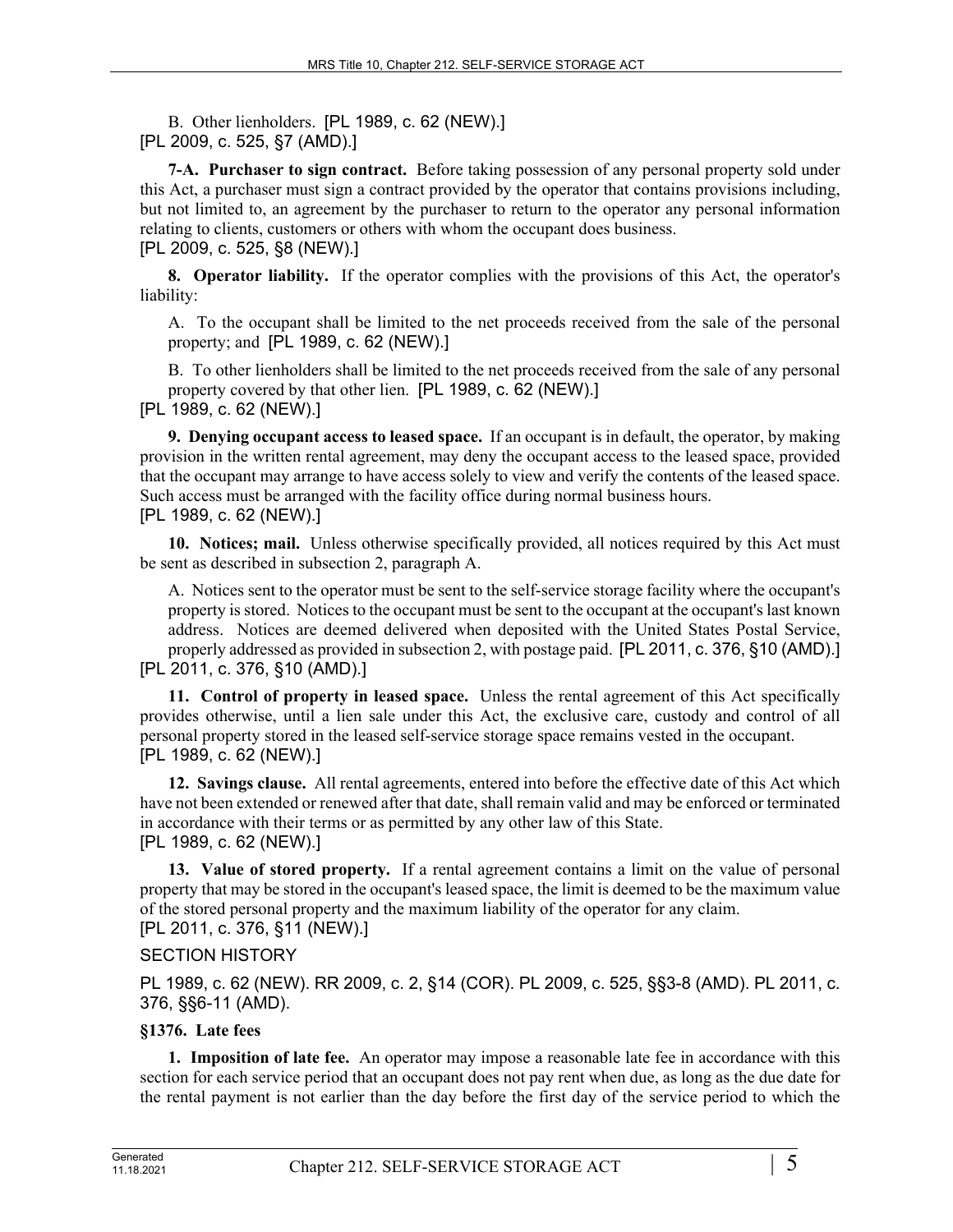rental payment applies. A late fee may not be imposed if the occupant makes a rental payment in full by the 3rd day after the due date.

[PL 2003, c. 274, §2 (NEW).]

**2. Conditions in writing.** An operator may not impose a late fee unless the amount of that fee and the conditions for imposing that fee are stated in 12-point type in a written rental agreement or an addendum to that agreement.

[PL 2003, c. 274, §2 (NEW).]

**3. Permissible late fees.** A late fee of \$20 for each late rental payment or 20% of the amount of each rental payment, whichever is greater, is reasonable and does not constitute a penalty. [PL 2003, c. 274, §2 (NEW).]

**4. Recovery of reasonable expenses.** An operator may recover from the occupant any reasonable expense incurred in rent collection or lien enforcement in addition to the late fee permitted by subsection 1.

[PL 2003, c. 274, §2 (NEW).]

SECTION HISTORY

PL 2003, c. 274, §2 (NEW).

#### **§1377. Effects of violations**

It is a violation of the Maine Unfair Trade Practices Act if: [PL 2009, c. 525, §9 (NEW).]

**1. Occupant fails to take measures to protect personal information.** An occupant fails to take appropriate measures to protect personal information of clients, customers or others with whom the occupant does business;

[PL 2009, c. 525, §9 (NEW).]

**2. Purchaser fails to return personal information.** A purchaser of any personal property under this Act intentionally fails to return to the operator any personal information of clients, customers or others with whom the occupant does business; and [PL 2009, c. 525, §9 (NEW).]

**3. Operator conducts lien sale of personal information.** An operator has a reasonable belief that a leased space contains personal information relating to clients, customers or others with whom the occupant does business and nonetheless intentionally conducts a lien sale of personal information relating to clients, customers or others with whom the occupant does business. [PL 2009, c. 525, §9 (NEW).]

SECTION HISTORY

PL 2009, c. 525, §9 (NEW).

#### **§1378. Abandonment**

In the case of an abandoned leased space, the operator has the right to immediately take possession of the leased space and dispose of any personal property in the leased space by any means at the operator's discretion. [PL 2011, c. 376, §12 (NEW).]

SECTION HISTORY

PL 2011, c. 376, §12 (NEW).

The State of Maine claims a copyright in its codified statutes. If you intend to republish this material, we require that you include the following disclaimer in your publication:

*All copyrights and other rights to statutory text are reserved by the State of Maine. The text included in this publication reflects changes made through the First Special Session of the 130th Maine Legislature and is current through October 31, 2021. The text*